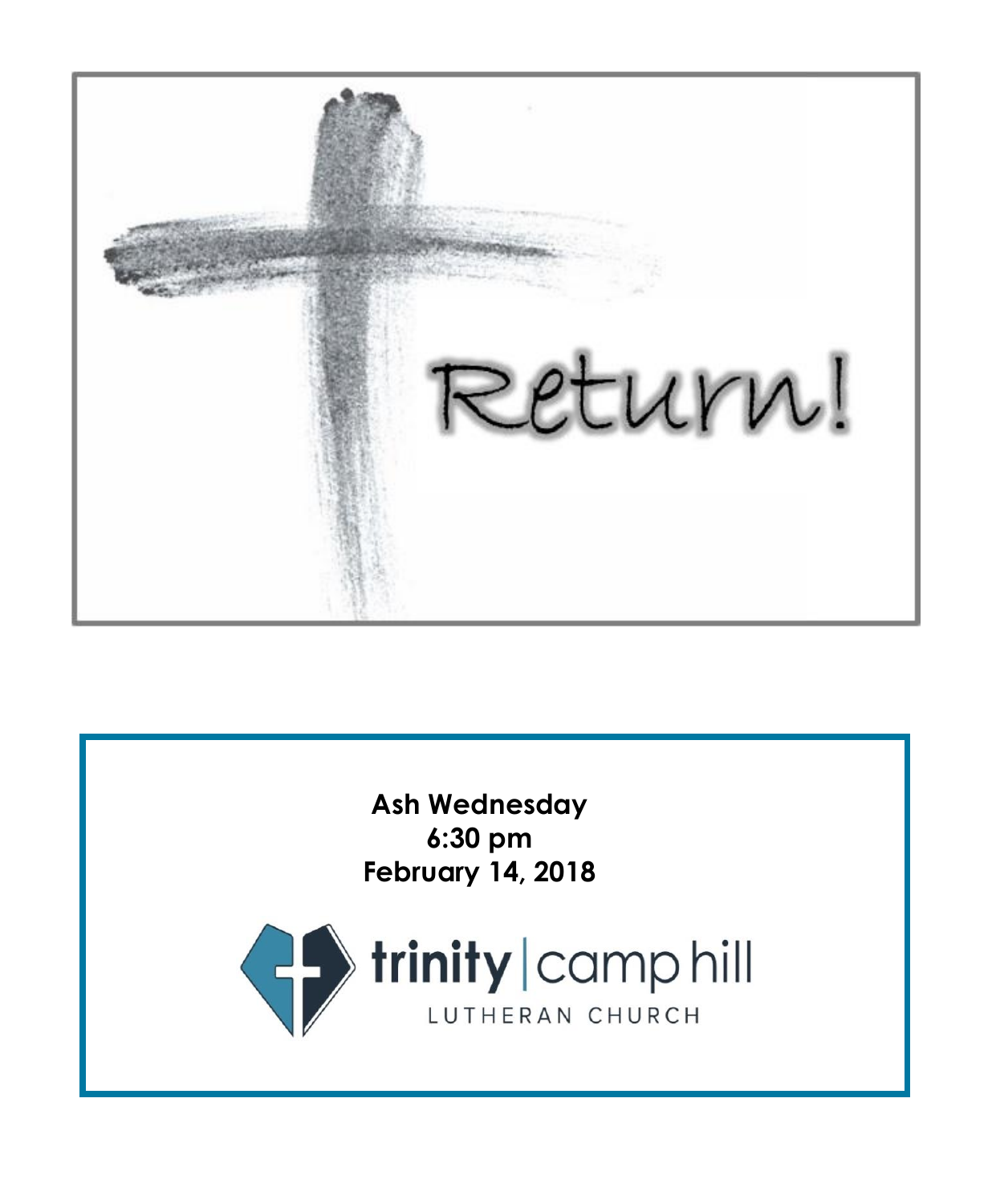

*Welcome to Trinity Lutheran Church! Please sign the red Worship Witness booklet to record your attendance with us this day, and indicate how many are communing. Then pass the booklet to the worshipers beside you in your row. If you are a guest, name tags are available for you to wear---we would be delighted to greet you by name. Hearing assistance devices are available at the Gathering Space desk.*

### **about today's service**

Lent begins with a solemn call to fasting and repentance as we begin our *journey to the baptismal waters of Easter. As we hear in today's readings, now is the acceptable time to return to the Lord. During Lent the people of God will reflect on the meaning of their baptism into Christ's death and resurrection. The sign of ashes suggests our human mortality and frailty. What seems like an ending is really an invitation to make each day a new beginning, in which we are washed in God's mercy and forgiveness. With the cross on our brow, we long for the spiritual renewal that flows from the springtime Easter feast to come.*

**P: Pastor L: Lector C: Congregation**

## + **Gathering** +

*We gather together to praise God and receive His love.*

Silence for Reflection and Prayer

Video: A Prayer for Lent

(Stand)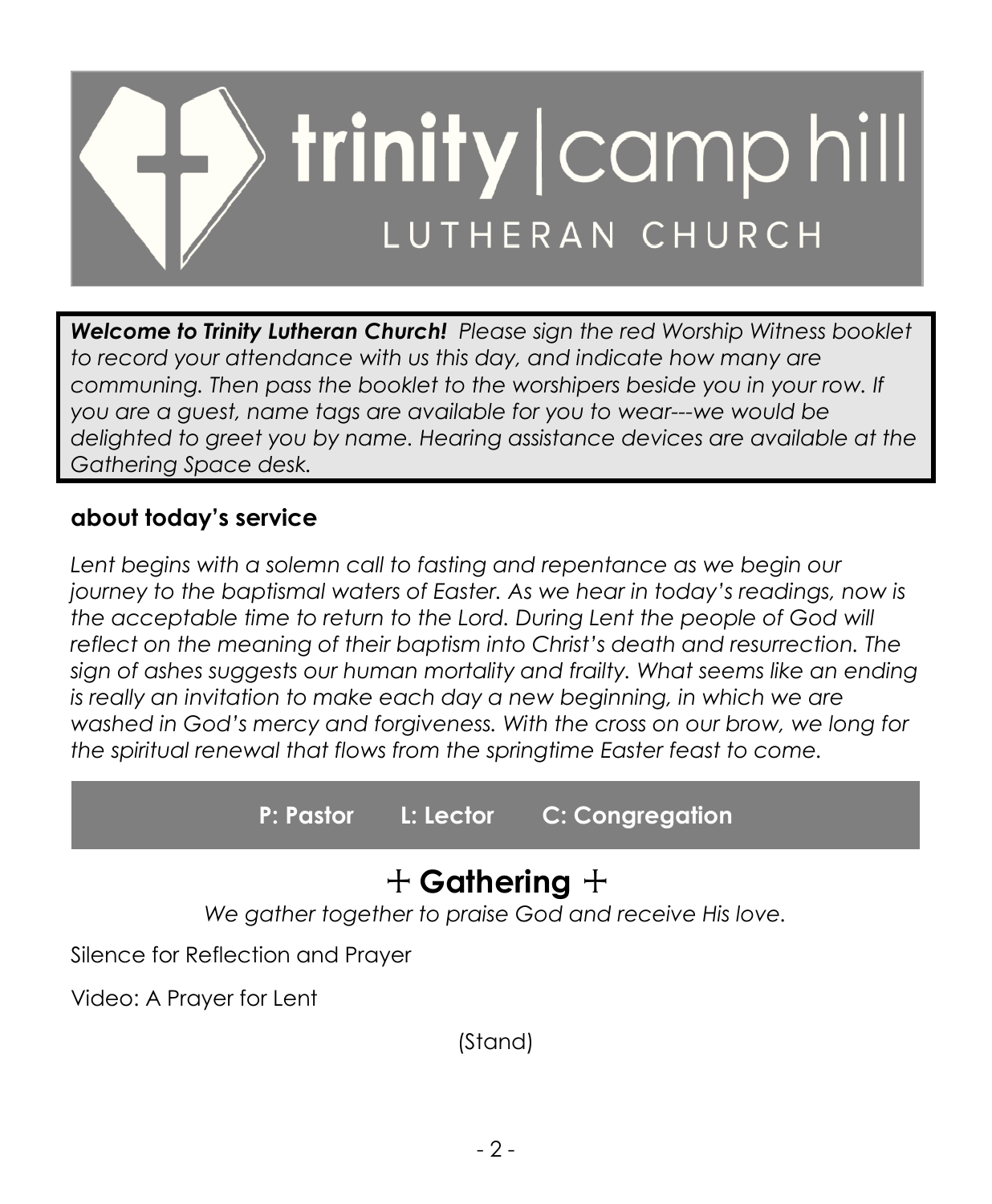#### **Song: "Have Mercy on Me"**

#### *Verse 1*

Lamb of God, you take away the sin of the world. Lamb of God, you take away the sin of the world.

## **Chorus**

Lord have mercy, Christ have mercy, Lord have mercy on me. Lord have mercy, Christ have mercy, have mercy on me.

## *Verse 2*

Lamb of God, I'm asking you to take away my sin. I confess that I've done wrong, need your help again.

## *Chorus*

## *Verse 3*

The precious blood of Jesus Christ cleanses me from sin.

The precious blood of Jesus Christ cleanses me from sin.

## *Chorus*

Park, Andy – ©1998 Mercy/Vineyard Publishing Used by permission CCLI #1283514.

### Psalm 51:1-12 (NLT) (in unison)

**Have mercy on me, O God, because of your unfailing love. Because of your great compassion, blot out the stain of my sins. Wash me clean from my guilt. Purify me from my sin. For I recognize my shameful deeds - they haunt me day and night. Against you, and you alone, have I sinned; I have done what is evil in your sight. You will be proved right in what you say, and your judgment against me is just. For I was born a sinner - yes, from the moment my mother conceived me. But you desire honesty from the heart, so you can teach me to be wise in my inmost being. Purify me from my sins, and I will be clean; wash me, and I will be whiter than snow. Oh, give me back my joy again; you have broken me - now let me rejoice. Don't keep looking at my sins. Remove the stain of my guilt. Create in me a clean heart, O God. Renew a right spirit within me. Do not banish me from your presence, and don't take your Holy Spirit from me. Restore to me again the joy of your salvation, and make me willing to obey you.** 

Invitation to the Lenten Discipline

P: Sisters and brothers: God created us to experience joy in communion with him, to love all humanity, and to live in harmony with all of his creation. But sin separates us from God, our neighbors, and creation, and so we do not enjoy the life our Creator intended for us. Also, by our sin we grieve our heavenly Father, who does not desire us to come under his judgment, but to turn to him and live.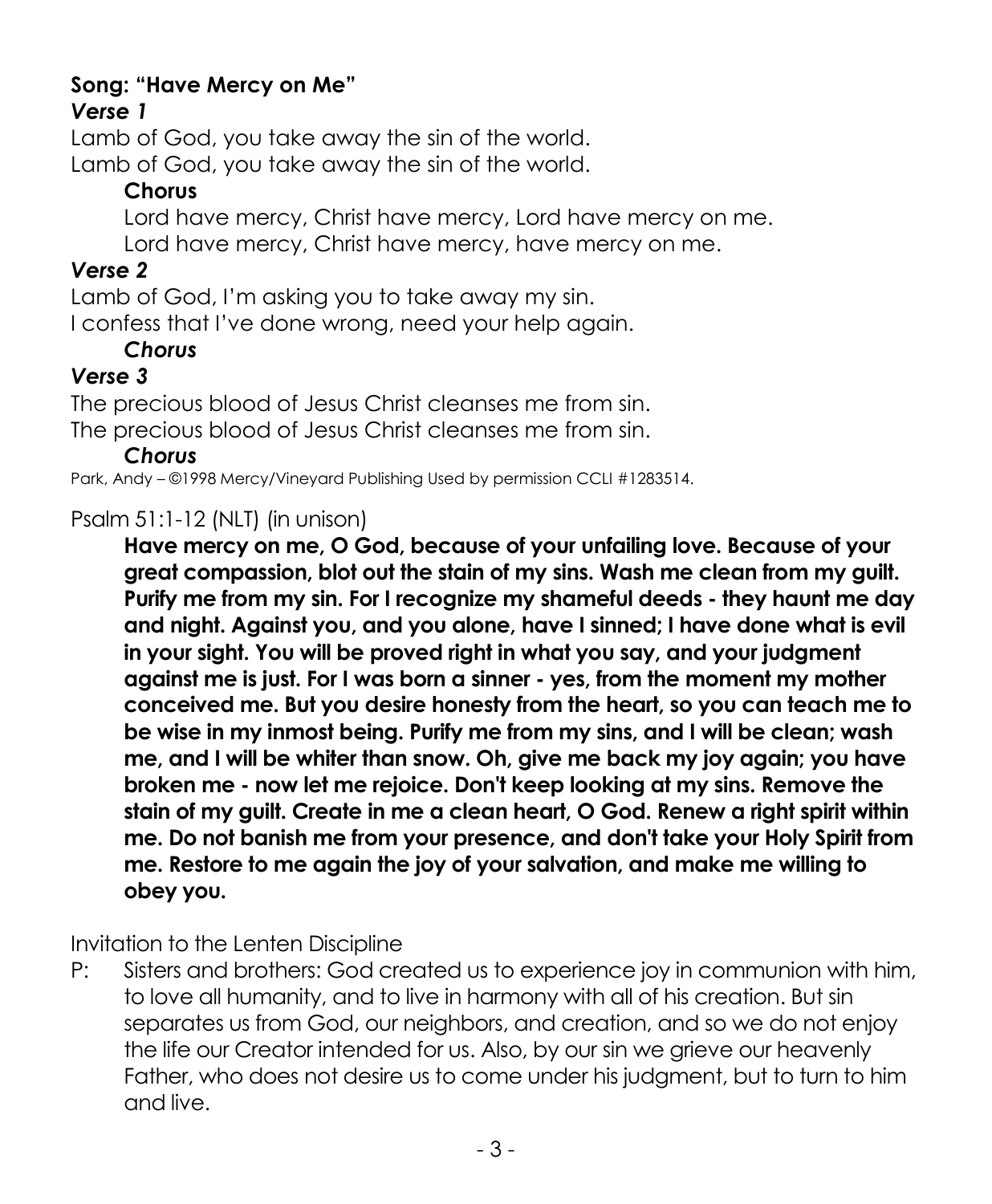As disciples of the Lord Jesus we are called to struggle against everything that leads us away from love of God and neighbor. Repentance, fasting, prayer, and works of love–the discipline of Lent–help us to wage our spiritual warfare. I invite you, therefore, to commit yourselves to this struggle and confess your sins, asking God for strength to persevere in your Lenten discipline.

Confession of Sin

- P: Most holy and merciful God,
- **C: we confess to you and to one another, and to the whole communion of saints in heaven and on earth, that we have sinned by our own fault in thought, word, and deed; by what we have done, and by what we have left undone.**
- P: We have not loved you with our whole heart, mind, and strength. We have not loved our neighbors as ourselves. We have not forgiven others as we have been forgiven.
- **C: Have mercy on us, O God.**
- P: We have not listened to your call to serve as Christ served us. We have not been true to the mind of Christ. We have grieved your Holy Spirit.
- **C: Have mercy on us, O God.**
- P: We confess to you, O God, all our past unfaithfulness, the pride, envy, hypocrisy, and apathy that have infected our lives.
- **C: Have mercy on us, O God.**
- P: We confess to you our self-indulgent appetites and ways, and our exploitation of other people.
- **C: Have mercy on us, O God.**
- P: We confess to you our negligence in prayer and worship, and our failure to share the faith that is in us.
- **C: Have mercy on us, O God.**
- P: We confess to you our neglect of human need and suffering, and our indifference to injustice and cruelty.
- **C: Have mercy on us, O God.**
- P: We confess to you our false judgments, our uncharitable thoughts toward our neighbors, and our prejudice and contempt toward those who differ from us.
- **C: Have mercy on us, O God.**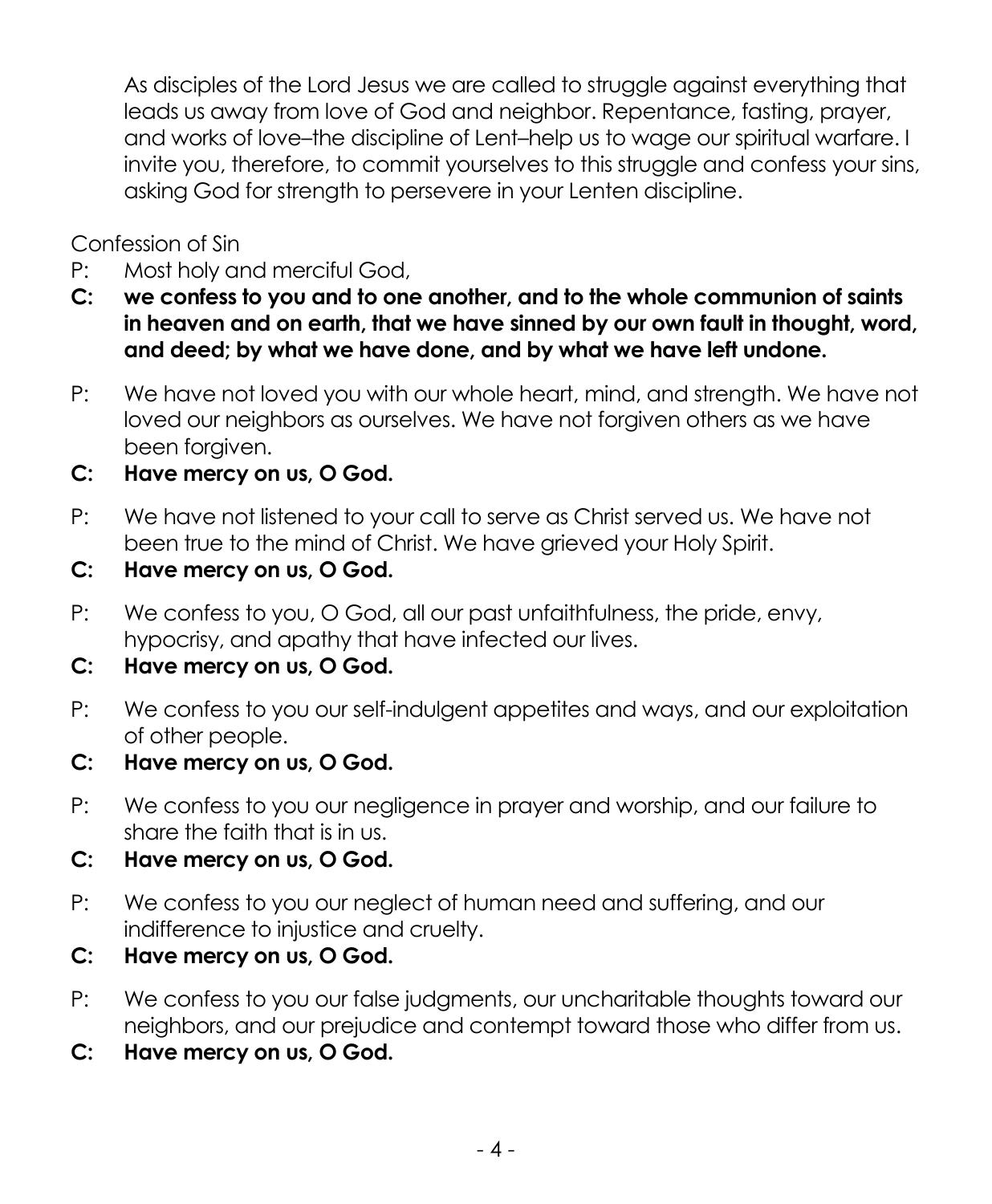- P: We confess to you our waste and pollution of your creation, and our lack of concern for those who come after us.
- **C: Have mercy on us, O God.**
- P: Restore us, O God, and let your anger depart from us.
- **C: Hear us, O God, for your mercy is great.**

(Sit)

Imposition of Ashes

- P: Let us pray. Almighty God, you have created us out of the dust of the earth. Bless these ashes and those who receive them. May this sign of our mortality and penitence remind us that only by the cross of our Lord Jesus Christ are we given eternal life; through Jesus Christ our Savior.
- **C: Amen.**

*Persons wishing to receive the mark of ashes may come forward by the middle aisle, move toward an available pastor, and return by the side aisle.*

*You are invited to sing simple, contemplative music along with FaithX.*

(Stand)

- P: Accomplish in us, O God, the work of your salvation,
- **C: that we may show forth your glory in the world.**
- P: By the cross and passion of your Son, our Savior,
- **C: bring us with all your saints to the joy of Christ's resurrection.**
- P: Almighty God have mercy on us, forgive us all our sins through our Lord Jesus Christ, strengthen us in all goodness, and by the power of the Holy Spirit keep us in eternal life.
- **C: Amen.**

(Sit)

## $+$  **Word**  $+$

*We listen to the story of God's mighty acts for the sake of His people.*

First Reading 2 Corinthians 5:20b–6:10

*The ministry of the gospel endures many challenges and hardships. Through this ministry, God's reconciling activity in the death of Christ reaches into the depths of our lives to*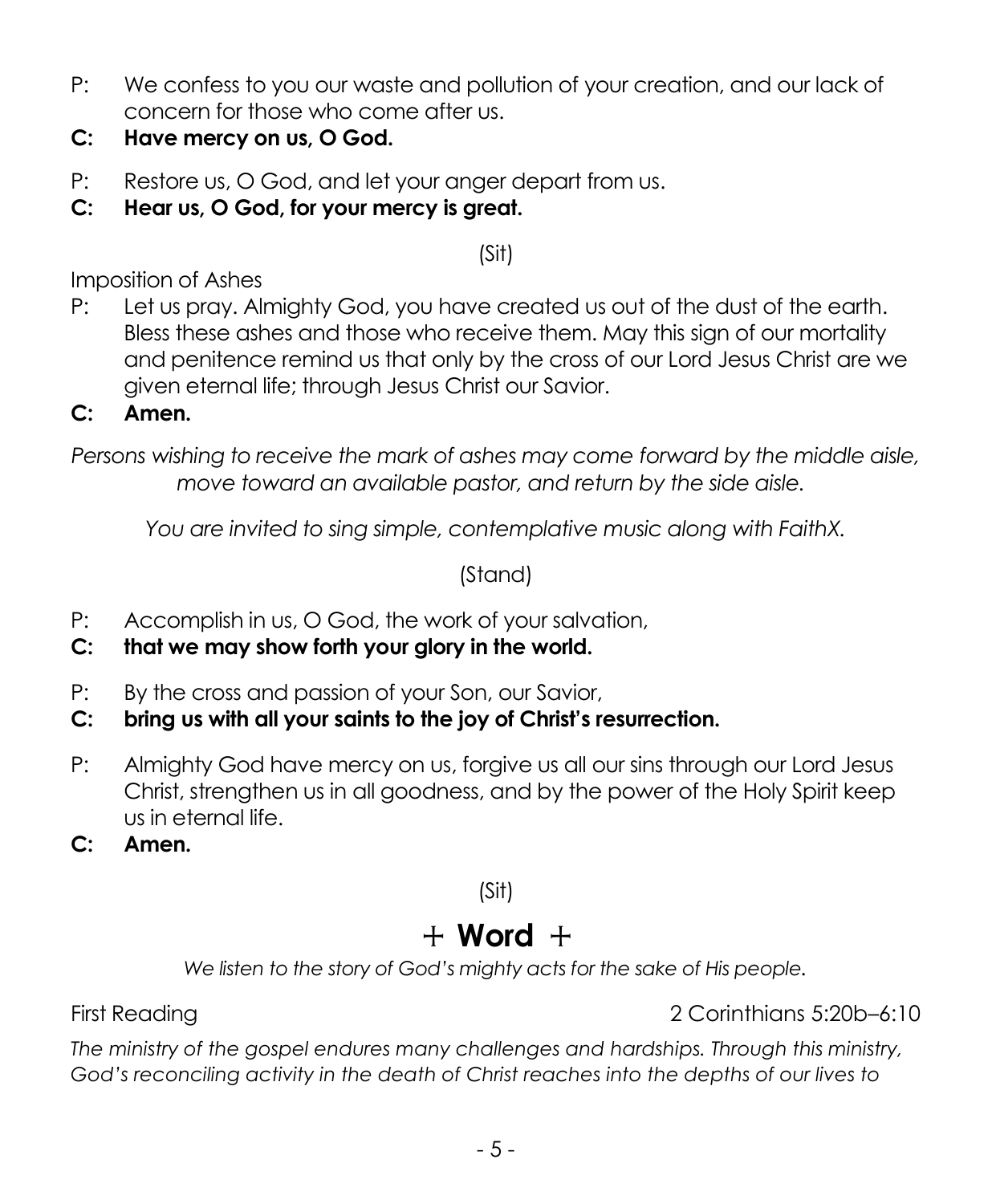*bring us into a right relationship with God. In this way, God accepts us into the reality of divine salvation.*

We entreat you on behalf of Christ, be reconciled to God. <sup>21</sup>For our sake he made him to be sin who knew no sin, so that in him we might become the righteousness of God. **6:1**As we work together with him, we urge you also not to accept the grace of God in vain. 2For he says, "At an acceptable time I have listened to you, and on a day of salvation I have helped you." See, now is the acceptable time; see, now is the day of salvation! 3We are putting no obstacle in anyone's way, so that no fault may be found with our ministry, 4but as servants of God we have commended ourselves in every way: through great endurance, in afflictions, hardships, calamities, <sup>5</sup>beatings, imprisonments, riots, labors, sleepless nights, hunger; <sup>6</sup>by purity, knowledge, patience, kindness, holiness of spirit, genuine love, <sup>7</sup> truthful speech, and the power of God; with the weapons of righteousness for the right hand and for the left; <sup>8</sup>in honor and dishonor, in ill repute and good repute. We are treated as impostors, and yet are true; <sup>9</sup>as unknown, and yet are well known; as dying, and see — we are alive; as punished, and yet not killed; <sup>10</sup>as sorrowful, yet always rejoicing; as poor, yet making many rich; as having nothing, and yet possessing everything.

- L: The word of the Lord.
- **C: Thanks be to God.**

Children's Story

(Stand)

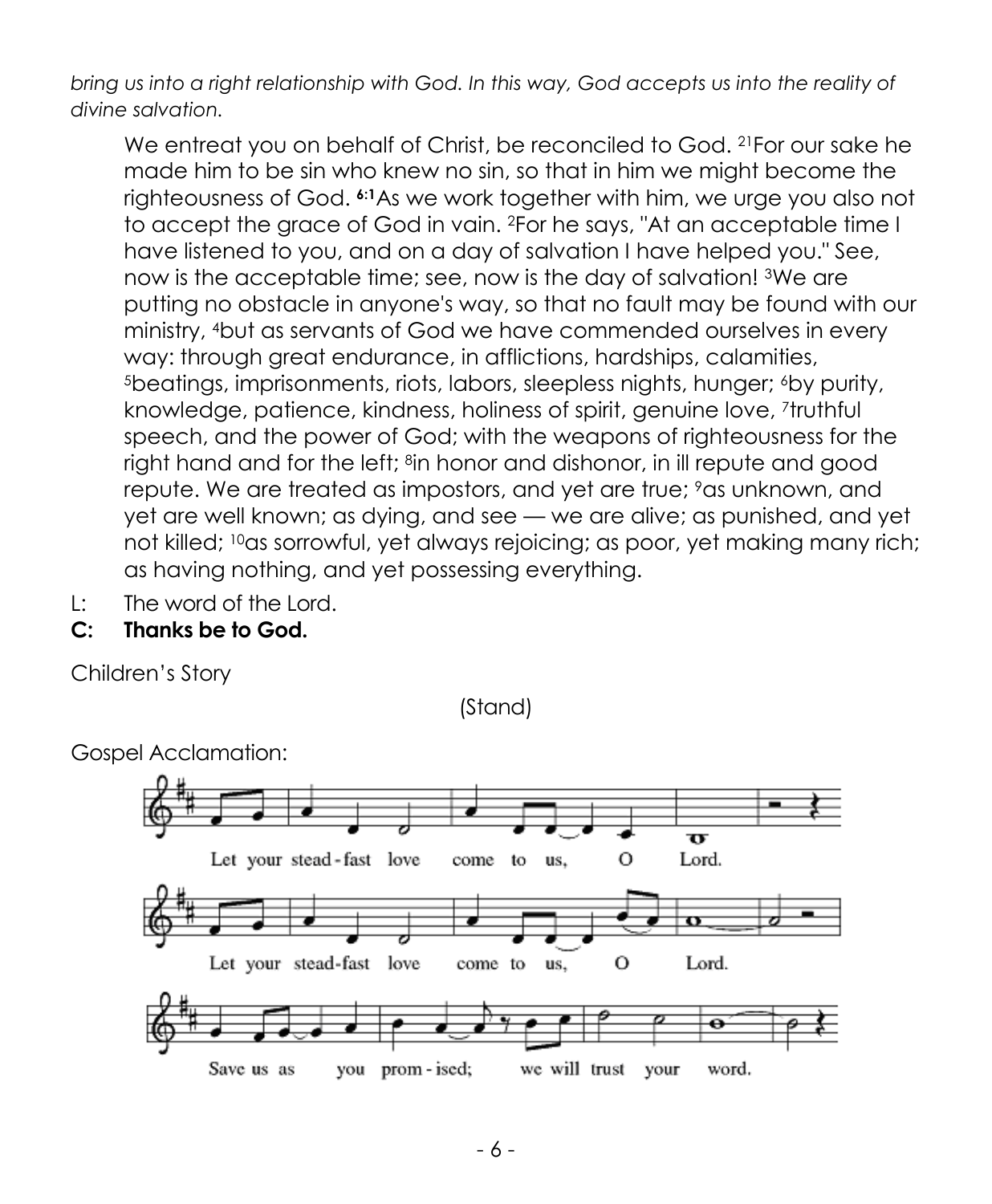

*In the Sermon on the Mount, Jesus commends almsgiving, prayer, and fasting, but emphasizes that spiritual devotion must not be done for show.*

Jesus said, "Beware of practicing your piety before others in order to be seen by them; for then you have no reward from your Father in heaven. <sup>2</sup>So whenever you give alms, do not sound a trumpet before you, as the hypocrites do in the synagogues and in the streets, so that they may be praised by others. Truly I tell you, they have received their reward. 3But when you give alms, do not let your left hand know what your right hand is doing, 4so that your alms may be done in secret; and your Father who sees in secret will reward you. 5And whenever you pray, do not be like the hypocrites; for they love to stand and pray in the synagogues and at the street corners, so that they may be seen by others. Truly I tell you, they have received their reward. <sup>6</sup>But whenever you pray, go into your room and shut the door and pray to your Father who is in secret; and your Father who sees in secret will reward you. <sup>16</sup>And whenever you fast, do not look dismal, like the hypocrites, for they disfigure their faces so as to show others that they are fasting. Truly I tell you, they have received their reward. 17But when you fast, put oil on your head and wash your face, 18so that your fasting may be seen not by others but by your Father who is in secret; and your Father who sees in secret will reward you. <sup>19</sup>Do not store up for yourselves treasures on earth, where moth and rust consume and where thieves break in and steal; 20but store up for yourselves treasures in heaven, where neither moth nor rust consumes and where thieves do not break in and steal. 21For where your treasure is, there your heart will be also."

- P: The gospel of the Lord.
- **C: Thanks be to God.**

(Sit)

Homily: "Return" Pastor John H. Brock

(Stand)

Prayers of the Church *Following each petition are the words*: "Lord, in your mercy," *Please respond with:* **"hear our prayer."**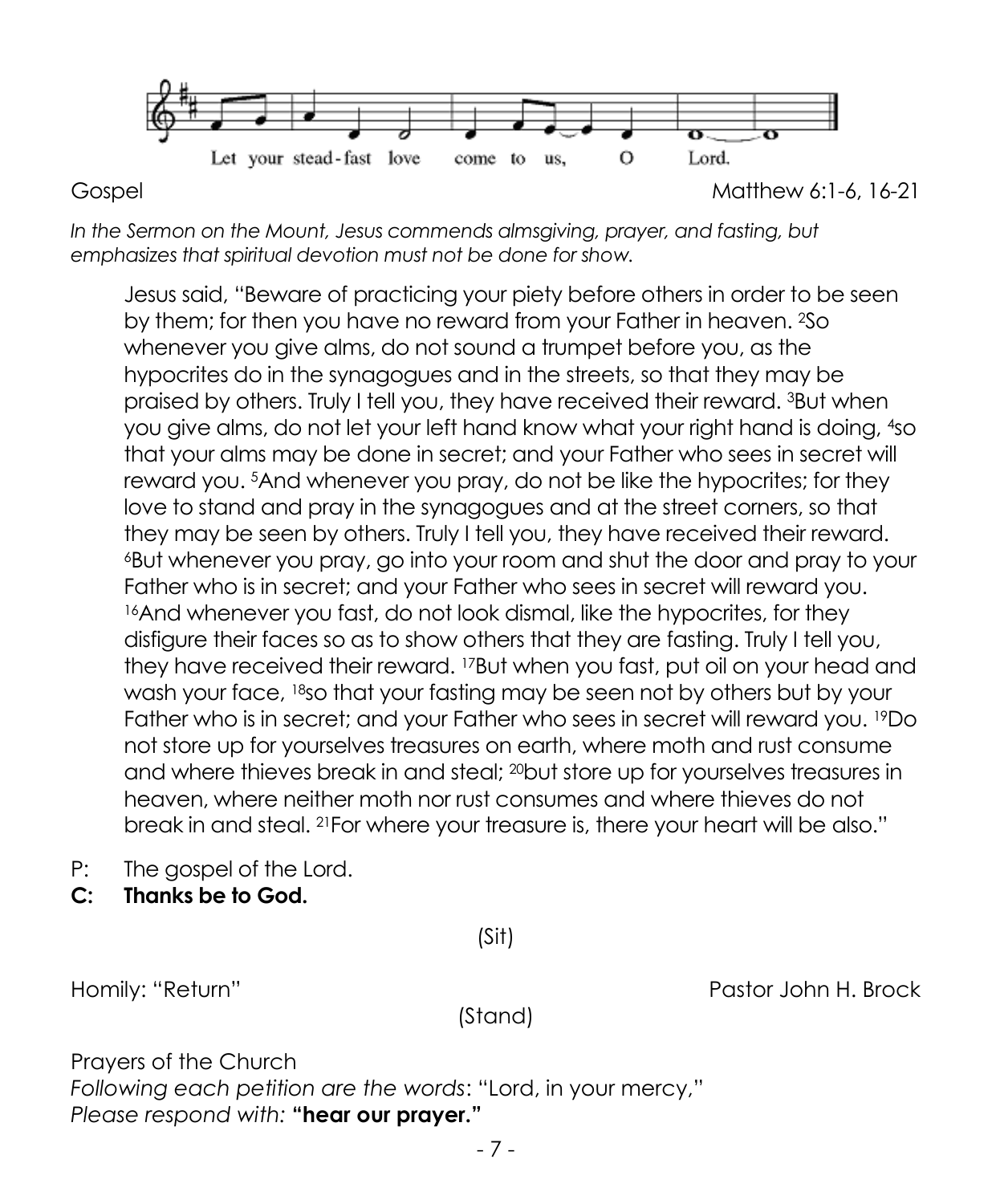## + **Meal** +

*When we celebrate communion we remember that Jesus died for us and we experience His love and forgiveness. As we eat the bread and wine Christ is present with us.*

Sharing of the Peace

P: The peace of the Lord be with you always.

#### **C: And also with you.**

(Sit)

Offering: *Optional methods of giving: text an amount to 717-963-2281 (be sure to use a "\$"); use the Giving Station in the Gathering Space to donate by credit card.*

#### **Special Music: Sweetly Broken** *Verse 1*

To the cross I look, And to the cross I cling. Of its suffering I do drink, Of its work I do sing. On it my Savior, Both bruised and crushed, Showed that God is Love, And God is just.

## *Chorus*

At the cross You beckon me, You draw me gently to my knees and I am Lost for words, so lost in love, I'm sweetly broken, wholly surrendered.

## *Verse 2*

What a priceless gift, Undeserved life, Have I been given, Through Christ crucified. You call me out of death, You call me into life, And I was under Your wrath, Now through the cross I'm reconciled.

## *Chorus (2X)*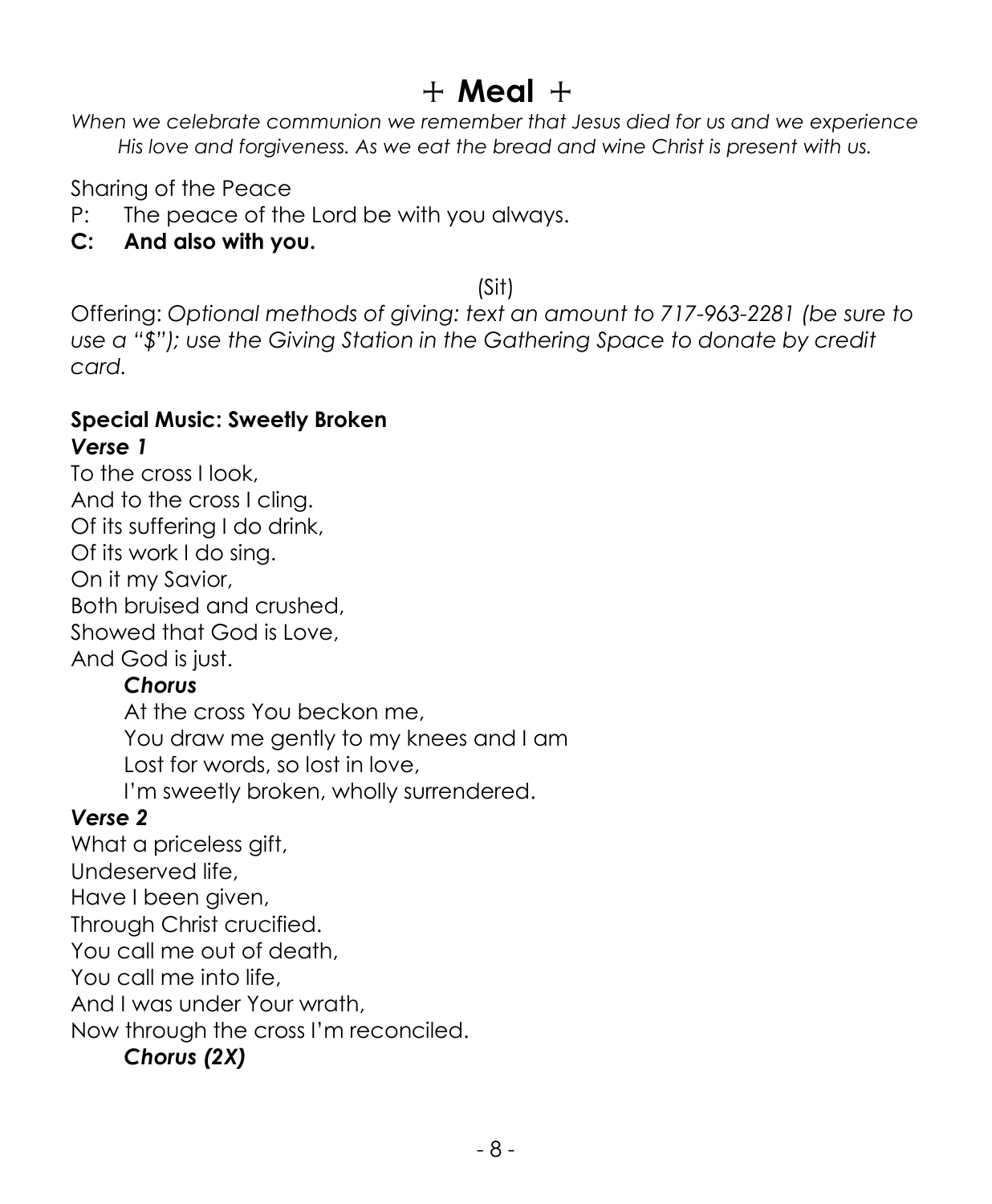## *Bridge*

In awe of the cross I must confess, How wondrous Your redeeming love, And how great is Your faithfulness.

## *Chorus (2X)*

#### *Tag*

Yeah, broken for you, I'm broken for You. Yeah, broken for you, I'm broken for You. Sweetly broken. By Jeremy Riddle © 2005 Mercy/Vineyard Publishing ccli# 1283514.

(Stand)

Offering Prayer

- P: Merciful Father,
- **C: you invite us to keep the season of Lent so that we remember the humble ministry of your Son. Give us the devotion to live more sparingly and then share what is save that our neighbor may rejoice to see your unselfish love in us. Through Jesus Christ our Lord. Amen.**

Great Thanksgiving

- P: Christ is here.
- **C: The Spirit is with us.**
- P: With joy, we lift up our hearts.
- **C: And give thanks to the Lord of Life.**
- P: We praise you, Almighty God, for sending your Son, Jesus Christ to live among us and share our human nature. He was tempted in every way as we are, yet he did not sin. Instead, he became servant of all in obedience to you. Out of love for us he suffered death on the cross, that we might be released from our sin.

*In the night in which he was betrayed, our Lord Jesus took bread, and gave thanks; broke it, and gave it to his disciples, saying: "Take and eat, this is my body, given for you. Do this for the remembrance of me." Again, after supper, he took the cup, gave thanks, and gave it for all to drink, saying: "This cup is the new covenant in my blood, shed for you and for all people for the forgiveness of sin. Do this for the remembrance of me."*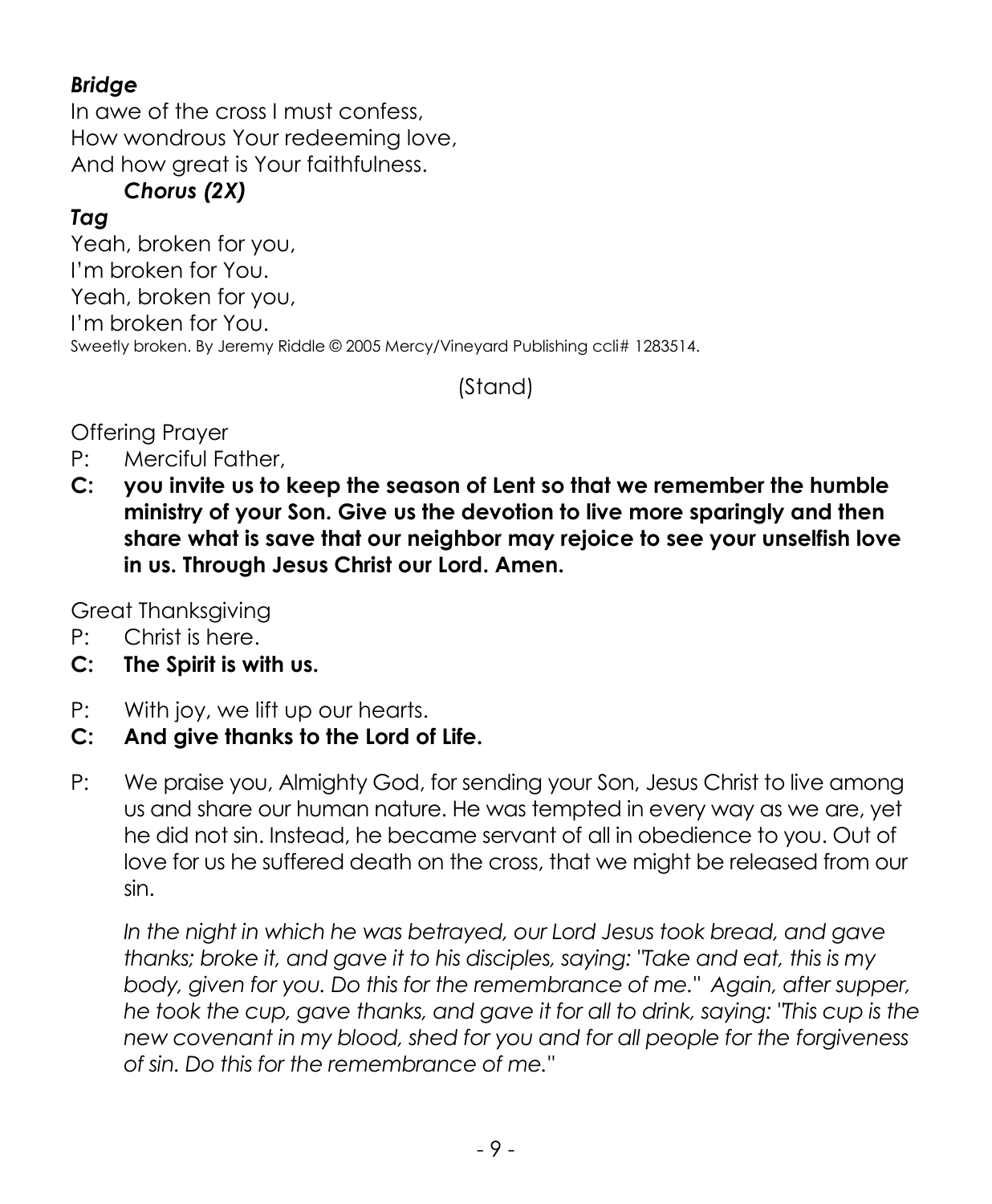Recalling, then, your great goodness to us in Christ, his life, death, resurrection and ascension, we give you thanks for this meal. By your Holy Spirit, strengthen us, that as we receive our Lord's body and blood, we might grow in grace, and be renewed for service in your kingdom.

To you be given honor, glory and praise now and forevermore.

#### **C: Amen.**

Lord's Prayer

**Our Father in heaven, hallowed be your name, your kingdom come, your will be done, on earth as in heaven. Give us today our daily bread. Forgive us our sins as we forgive those who sin against us. Save us from the time of trial and deliver us from evil. For the kingdom, the power, and the glory are yours, now and forever. Amen.**

Invitation to Holy Communion

- P: This is the Lamb of God who takes away the sin of the world. Happy are those who are called to his supper.
- **C: Lord, I am not worthy to receive you, but only say the word and I shall be healed. Amen.**

(Sit)

Sharing our Lord's Supper

*All baptized Christians are welcome to celebrate the real presence of Jesus Christ in our Lord's Supper. Please come forward by the middle aisle, receive the bread, dip it into the wine, and return by the side aisles. Communion may be received in bread only, if desired. Non-communing children and adults are invited to come forward for a blessing. As a gesture of hospitality we use dealcoholized wine (less than .5% alcohol). In addition, we offer gluten-free wafers available upon request--please ask the pastor at the time of communion.*

(Stand)

Blessing

- P: The body and blood of our Lord Jesus Christ strengthen you and keep you in his grace.
- **C: Amen.**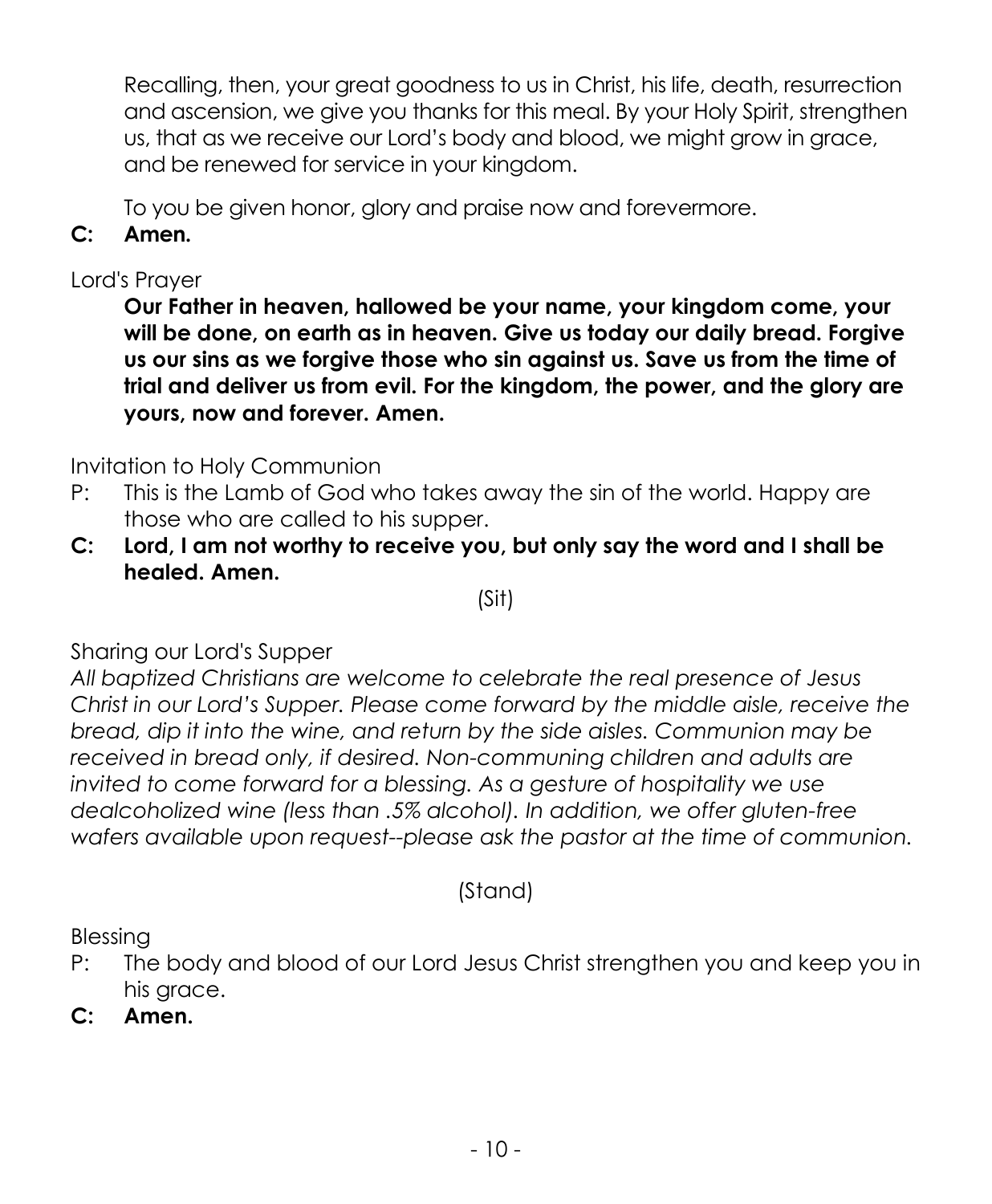**Benediction** 

P: May God who has called us forth from the dust of the earth, and claimed us as children of the light, strengthen you on your journey into life renewed. The Lord bless you and keep you. The Lord's face shine on you with grace and mercy. The Lord look upon you with favor and  $+$  give you peace.

#### **C: Amen.**

## + **Sending** +

*We have heard the Word of God, offered our gifts, and been fed at the table. Now we are sent out, strengthened by the Holy Spirit to be God's people in the world.*

# **Song**: **"Rock of My Salvation"**

#### *Verse 1*

Though storms of strife assail me without warning,

And though they try to steal my joy away

I will find rest in knowing you have saved me, precious Jesus, Rock of my salvation.

#### *Verse 2*

Though times I stumble and fall short of your standard

I'll rest assured there is love enough for me,

For I find strength in knowing you have saved me, precious Jesus, Rock of my salvation.

#### *Chorus*

Oh my Jesus, Rock of my salvation Who bore the weight of Calvary's wood and shame And cleansed my sin in the crimson flow of mercy, Precious Jesus, Rock of my salvation.

#### *Instrumental*

#### *Verse 2*

## *Chorus (2X)*

**Taa 2X:** Precious Jesus, Rock of my salvation. ©1997 Mercy/Vineyard Publishing. Used by permission. CCLI #1283514.

#### Dismissal

P: Go in peace. Serve the Lord.

**C: Thanks be to God.**